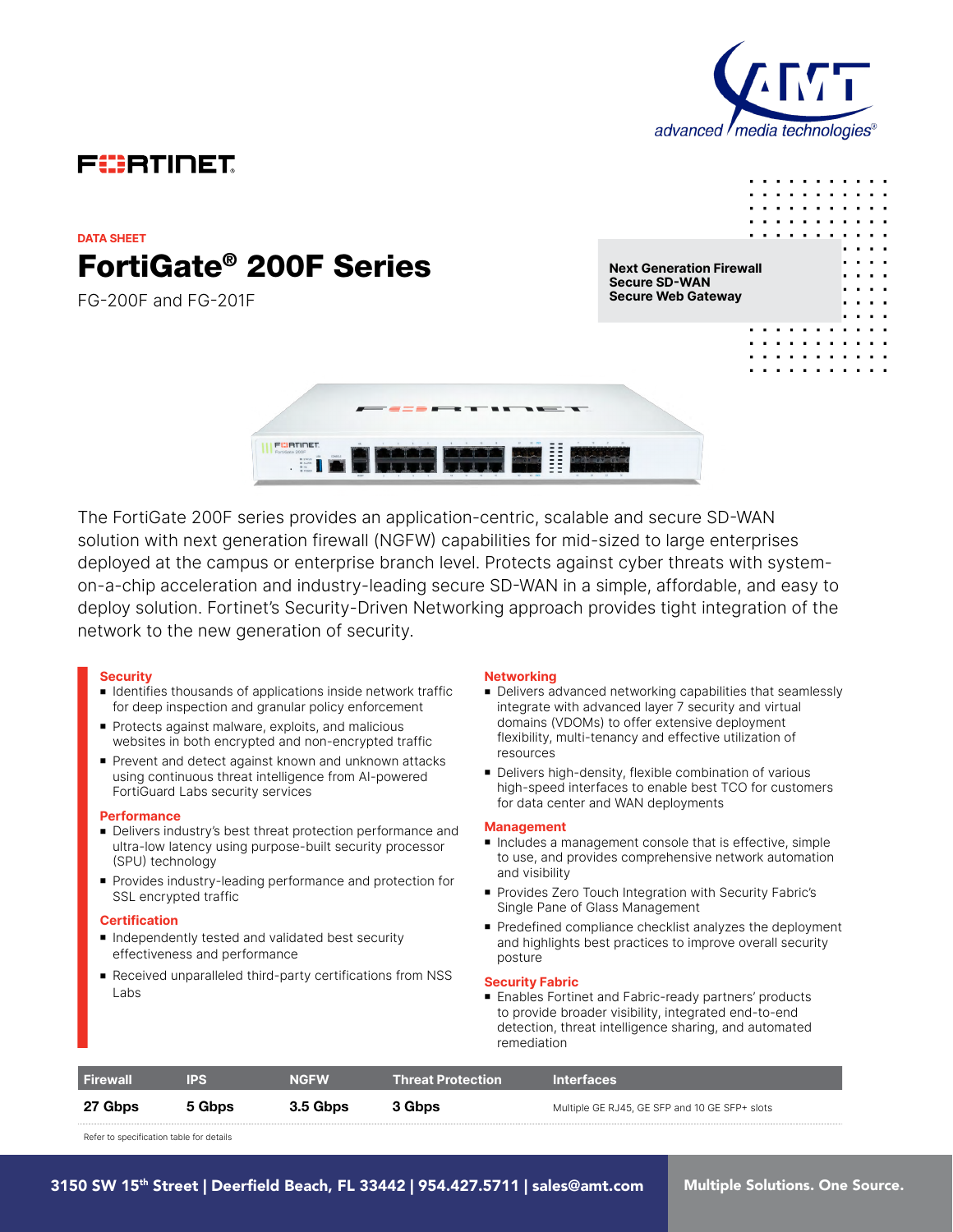

## **DEPLOYMENT**

**Next Generation**  T)} **Firewall (NGFW)**

- Reduce the complexity and maximize your ROI by integrating threat protection security capabilities into a single high-performance network security appliance, powered by Fortinet's Security Processing Unit (SPU)
- § Full visibility into users, devices, applications across the entire attack surface and consistent security policy enforcement irrespective of asset location
- Protect against network exploitable vulnerabilities with industryvalidated IPS that offers low latency and optimized network performance
- § Automatically block threats on decrypted traffic using the Industry's highest SSL inspection performance, including the latest TLS 1.3 standard with mandated ciphers
- § Proactively block newly discovered sophisticated attacks in real-time with AI-powered FortiGuard Labs and advanced threat protection services included in the Fortinet Security Fabric



- Secure web access from both internal and external risks, even for encrypted traffic at high performance
- **Enhanced user experience with** dynamic web and video caching
- § Block and control web access based on user or user groups across URL's and domains
- § Prevent data loss and discover user activity to known and unknown cloud applications
- § Block DNS requests against malicious domains
- § Multi-layered advanced protection against zero-day malware threats delivered over the web



- Consistent business application performance with accurate detection, dynamic WAN path steering on any best-performing WAN transport
- § Accelerated Multi-cloud access for faster SaaS adoption with cloud-onramp
- Self-healing networks with WAN edge high availability, sub-second traffic switchover-based and realtime bandwidth compute-based traffic steering
- § Automated Overlay tunnels provides encryption and abstracts physical hybrid WAN making it simple to manage.
- Simplified and intuitive workflow with SD-WAN Orchestrator for management and zero touch deployment
- § Enhanced analytics both real-time and historical provides visibility into network performance and identify anomalies
- Strong security posture with next generation firewall and real- time threat protection





**FortiGate 200F Campus Deployment (NGFW)**

**FortiGate 200F SWG Deployment**



**FortiGate 200F Enterprise Branch Deployment (Secure SD-WAN)**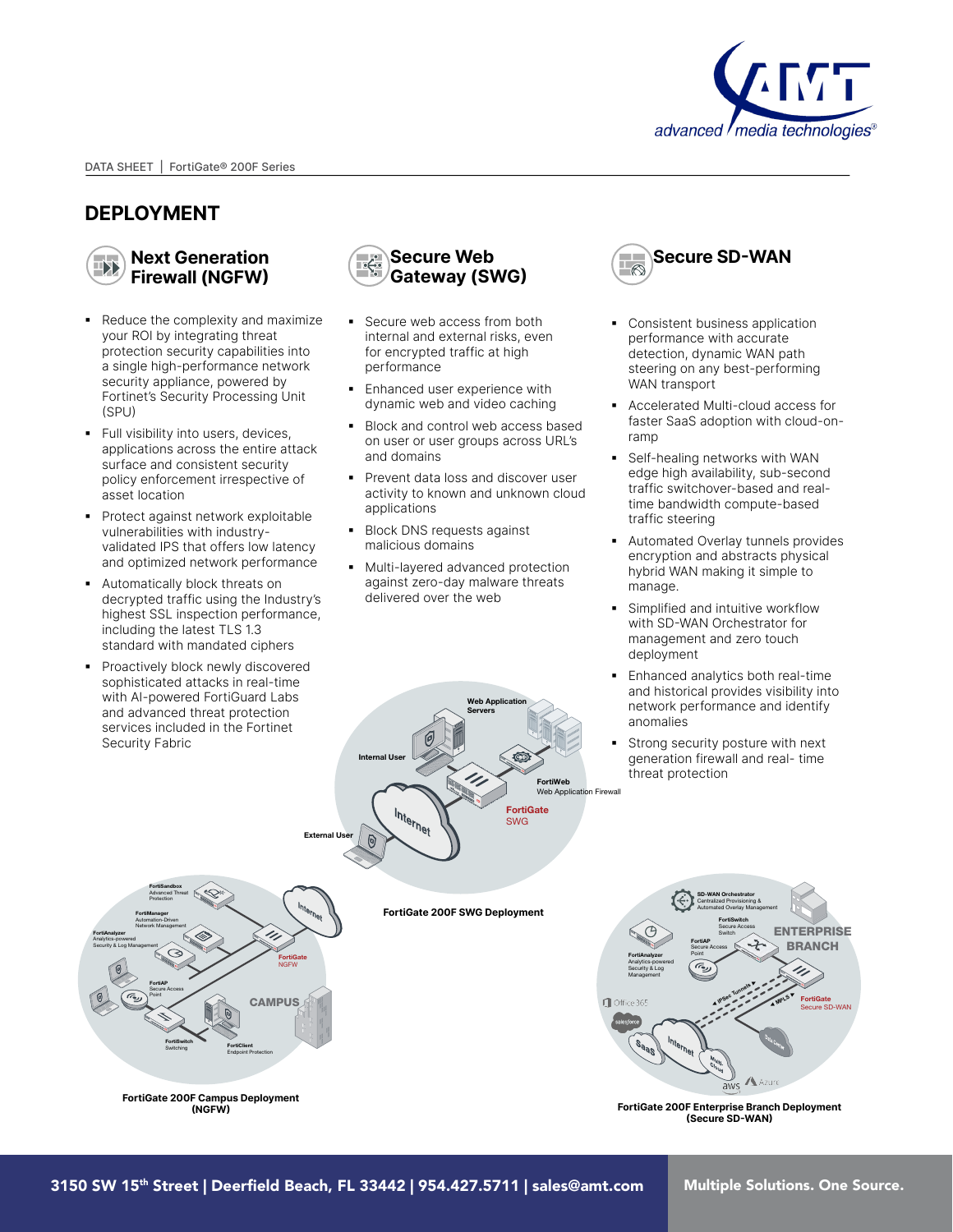

### **HARDWARE**

### **FortiGate 200F/201F**





#### **Interfaces Hardware Features**

- 1. 2x GE RJ45 HA / MGMT Ports
- 2. 16x GE RJ45 Ports
- 3. 2x 10 GE SFP+ Slots
- 4. 2x 10 GE SFP+ FortiLink Slots
- 5. 8x GE SFP Slots



### **Trusted Platform Module (TPM)**

The FortiGate 200F Series features a dedicated module that hardens physical networking appliances by generating, storing, and authenticating cryptographic keys. Hardwarebased security mechanisms protect against malicious software and phishing attacks.

### **Powered by SPU**

- 0 SPU
- Fortinet's custom SPU processors deliver the power you need to detect malicious content at multi-Gigabit speeds



■ SPU processors provide the performance needed to block emerging threats, meet rigorous third-party certifications, and ensure that your network security solution does not become a network bottleneck

### **Network Processor**

Fortinet's new, breakthrough SPU NP6XLite network processor works inline with FortiOS functions delivering:

- § Superior firewall performance for IPv4/IPv6, SCTP and multicast traffic with ultra-low latency
- § VPN, CAPWAP and IP tunnel acceleration
- § Anomaly-based intrusion prevention, checksum offload, and packet defragmentation
- Traffic shaping and priority queuing

#### **Content Processor**

Fortinet's ninth generation custom SPU CP9 content processor works outside of the direct flow of traffic and accelerates the inspection.

### **Access Layer Security**

FortiLink protocol enables you to converge security and the network access by integrating the FortiSwitch into the FortiGate as a logical extension of the NGFW. These FortiLink enabled ports can be reconfigured as regular ports as needed.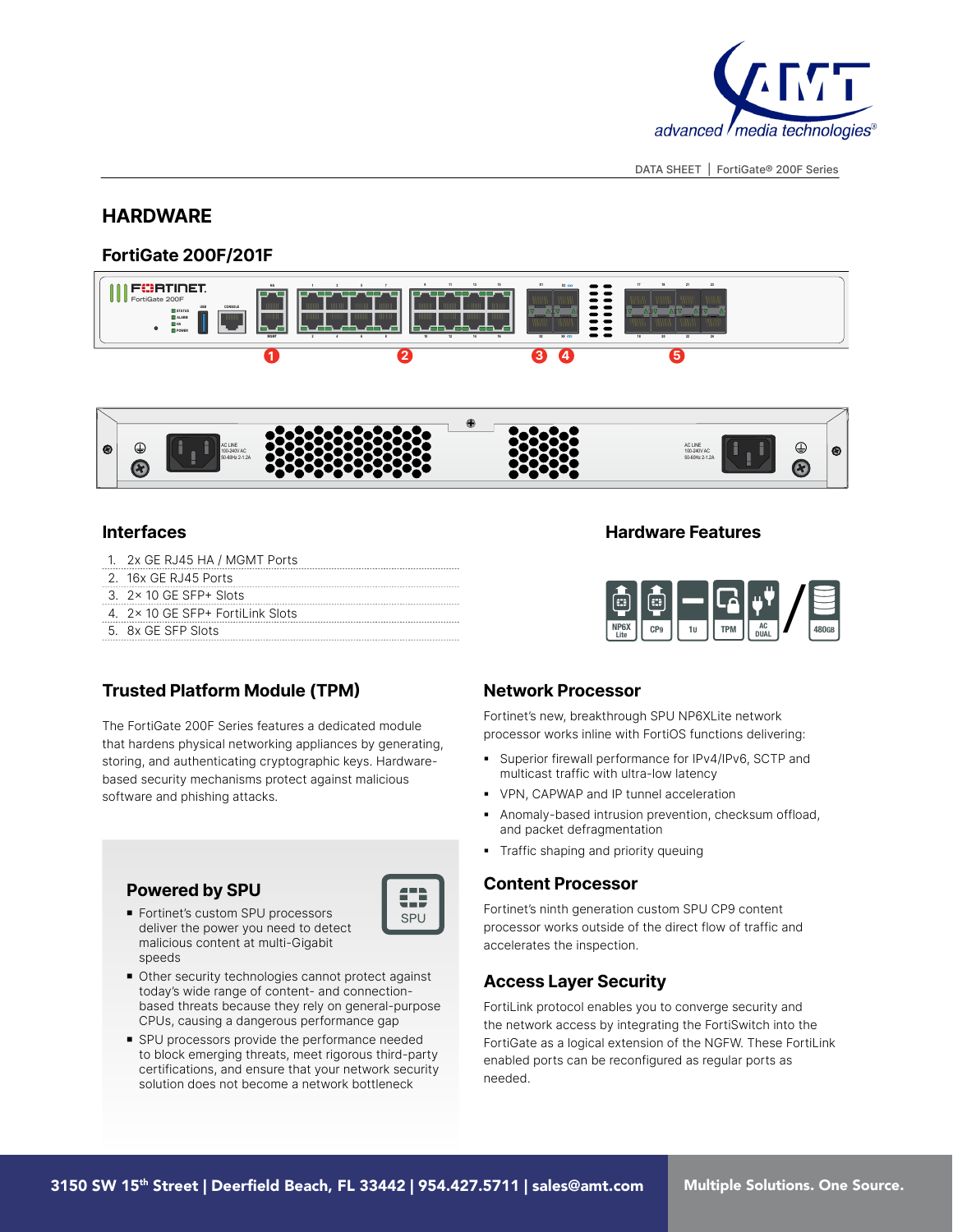

# **FORTINET SECURITY FABRIC**

#### **Security Fabric**

The industry's highest-performing cybersecurity platform, powered by FortiOS, with a rich ecosystem designed to span the extended digital attack surface, delivering fully automated, self-healing network security.

- **Broad:** Coordinated detection and enforcement across the entire digital attack surface and lifecycle with converged networking and security across edges, clouds, endpoints, and users
- **Integrated:** Integrated and unified security, operation, and performance across different technologies, location, deployment options, and the richest ecosystem
- **Automated:** Context aware, self-healing network and security posture leveraging cloud-scale and advanced AI to automatically deliver near-real-time, user-to-application coordinated protection across the Fabric

The Fabric empowers organizations of any size to secure and simplify their hybrid infrastructure on the journey to digital innovation.





#### **FortiOS™ Operating System**

FortiOS, Fortinet's leading operating system enable the convergence of high performing networking and security across the Fortinet Security Fabric delivering consistent and context-aware security posture across network endpoint, and clouds. The organically built best of breed capabilities and unified approach allows organizations to run their businesses without compromising performance or protection, supports seamless scalability, and simplifies innovation consumption.

The release of FortiOS 7 dramatically expands the Fortinet Security Fabric's ability to deliver consistent security across hybrid deployment models of Hardware, Software, and Software As-a-Service with SASE and ZTNA, among others.

## **SERVICES**



#### **FortiGuard™ Security Services**

FortiGuard Labs offer real-time intelligence on the threat landscape, delivering comprehensive security updates across the full range of Fortinet's solutions. Comprised of security threat researchers, engineers, and forensic specialists, the team collaborates with the world's leading threat monitoring organizations and other network and security vendors, as well as law enforcement agencies.



**FortiCare™ Services**

Fortinet is dedicated to helping our customers succeed, and every year FortiCare services help thousands of organizations get the most from their Fortinet Security Fabric solution. We have more than 1,000 experts to help accelerate technology implementation, provide reliable assistance through advanced support, and offer proactive care to maximize security and performance of Fortinet deployments.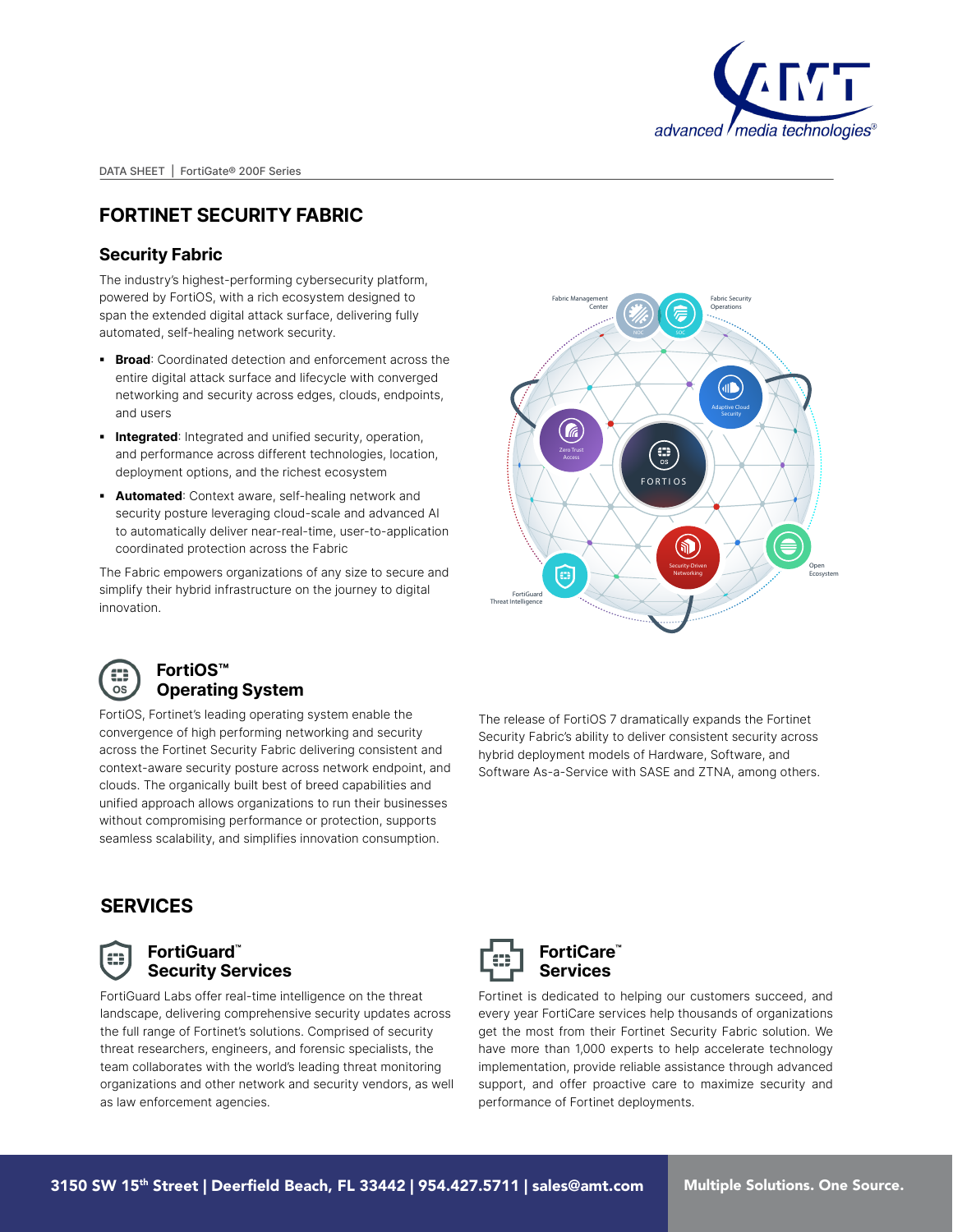

### **SPECIFICATIONS**

|                                                                       | <b>FORTIGATE 200F</b>                     | <b>FORTIGATE 201F</b> |  |
|-----------------------------------------------------------------------|-------------------------------------------|-----------------------|--|
| <b>Interfaces and Modules</b>                                         |                                           |                       |  |
| GE RJ45 Ports                                                         | 16                                        |                       |  |
| GE RJ45 Management / HA                                               | 1/1                                       |                       |  |
| <b>GE SFP Slots</b>                                                   | 8                                         |                       |  |
| 10 GE SFP+ FortiLink Slots (default)                                  | $\overline{\mathbf{c}}$                   |                       |  |
| 10 GE SFP+ Slots                                                      | $\overline{2}$                            |                       |  |
| <b>USB Port</b>                                                       | 1                                         |                       |  |
| <b>Console Port</b>                                                   | 1                                         |                       |  |
| <b>Onboard Storage</b>                                                | 0                                         | 1× 480 GB SSD         |  |
| Trusted Platform Module (TPM)                                         | Yes                                       |                       |  |
| <b>Included Transceivers</b>                                          | 0                                         |                       |  |
| System Performance - Enterprise Traffic Mix                           |                                           |                       |  |
| IPS Throughput <sup>2</sup>                                           | 5 Gbps                                    |                       |  |
| NGFW Throughput 2, 4                                                  | 3.5 Gbps                                  |                       |  |
| Threat Protection Throughput <sup>2,5</sup>                           | 3 Gbps                                    |                       |  |
| <b>System Performance and Capacity</b>                                |                                           |                       |  |
| IPv4 Firewall Throughput<br>(1518 / 512 / 64 byte, UDP)               | 27 / 27 / 11 Gbps                         |                       |  |
| Firewall Latency (64 byte, UDP)                                       | 4.78 µs                                   |                       |  |
| Firewall Throughput (Packet per Second)                               | 16.5 Mpps                                 |                       |  |
| <b>Concurrent Sessions (TCP)</b>                                      | 3 Million                                 |                       |  |
| <b>New Sessions/Second (TCP)</b>                                      | 280,000                                   |                       |  |
| <b>Firewall Policies</b>                                              | 10,000                                    |                       |  |
| IPsec VPN Throughput (512 byte) <sup>1</sup>                          | 13 Gbps                                   |                       |  |
| Gateway-to-Gateway IPsec VPN Tunnels                                  | 2,000                                     |                       |  |
| Client-to-Gateway IPsec VPN Tunnels                                   | 16,000                                    |                       |  |
| <b>SSL-VPN Throughput</b>                                             | 2 Gbps                                    |                       |  |
| <b>Concurrent SSL-VPN Users</b><br>(Recommended Maximum, Tunnel Mode) | 500                                       |                       |  |
| SSL Inspection Throughput (IPS, avg.<br>HTTPS) <sup>3</sup>           | 4 Gbps                                    |                       |  |
| SSL Inspection CPS (IPS, avg. HTTPS) 3                                | 3,500                                     |                       |  |
| <b>SSL Inspection Concurrent Session</b><br>(IPS, avg. HTTPS) 3       | 300,000                                   |                       |  |
| <b>Application Control Throughput</b><br>(HTTP 64K) 2                 | 13 Gbps                                   |                       |  |
| CAPWAP Throughput (HTTP 64K)                                          | 20 Gbps                                   |                       |  |
| Virtual Domains (Default / Maximum)                                   | 10/10                                     |                       |  |
| <b>Maximum Number of FortiSwitches</b><br>Supported                   | 64                                        |                       |  |
| Maximum Number of FortiAPs (Total /<br>Tunnel)                        | 256 / 128<br>.                            |                       |  |
| <b>Maximum Number of FortiTokens</b>                                  | 5,000                                     |                       |  |
| <b>High Availability Configurations</b>                               | Active-Active, Active-Passive, Clustering |                       |  |

|                                                 | <b>FORTIGATE 200F</b>                                        | <b>FORTIGATE 201F</b>                     |  |
|-------------------------------------------------|--------------------------------------------------------------|-------------------------------------------|--|
| <b>Dimensions and Power</b>                     |                                                              |                                           |  |
| Height x Width x Length (inches)                | $1.73 \times 17.01 \times 13.47$                             |                                           |  |
| Height x Width x Length (mm)                    | $44 \times 432 \times 342$                                   |                                           |  |
| Weight                                          |                                                              | 9.92 lbs (4.5 kg) 10.14 lbs (4.6 kg)      |  |
| Form Factor<br>(supports EIA/non-EIA standards) | Ear Mount, 1 RU<br>                                          |                                           |  |
| <b>AC Power Supply</b>                          | 100-240V AC, 50/60 Hz                                        |                                           |  |
| <b>Power Consumption</b><br>(Average / Maximum) |                                                              | 101.92 W / 118.90 W   104.52 W / 121.94 W |  |
|                                                 | 100V / 2A, 240V / 1.2A                                       |                                           |  |
| <b>Heat Dissipation</b>                         | 405.70 BTU/h 436.98 BTU/h                                    |                                           |  |
| <b>Redundant Power Supplies</b>                 | Yes                                                          |                                           |  |
| <b>Operating Environment and Certifications</b> |                                                              |                                           |  |
| <b>Operating Temperature</b>                    | 32-104°F (0-40°C)                                            |                                           |  |
| <b>Storage Temperature</b>                      | -31-158°F (-35-70°C)                                         |                                           |  |
| Humidity                                        | 20-90% non-condensing                                        |                                           |  |
| <b>Noise Level</b>                              | 49.9 dBA                                                     |                                           |  |
| <b>Forced Airflow</b>                           | Side to Back                                                 |                                           |  |
| <b>Operating Altitude</b>                       | Up to 7,400 ft (2,250 m)                                     |                                           |  |
| Compliance                                      | FCC Part 15B, Class A, CE, RCM, VCCI, UL/<br>CUL, CB, BSMI   |                                           |  |
| <b>Certifications</b>                           | ICSA Labs: Firewall, IPsec, IPS, Antivirus,<br>SSL-VPN, IPv6 |                                           |  |

Note: All performance values are "up to" and vary depending on system configuration.

1. IPsec VPN performance test uses AES256-SHA256. 2. IPS (Enterprise Mix), Application Control, NGFW and Threat Protection are measured with

Logging enabled. 3. SSL Inspection performance values use an average of HTTPS sessions of different cipher

suites.

4. NGFW performance is measured with Firewall, IPS and Application Control enabled.<br>5. Threat Protection performance is measured with Firewall, IPS, Application Control, URL<br> filtering, and Malware Protection with